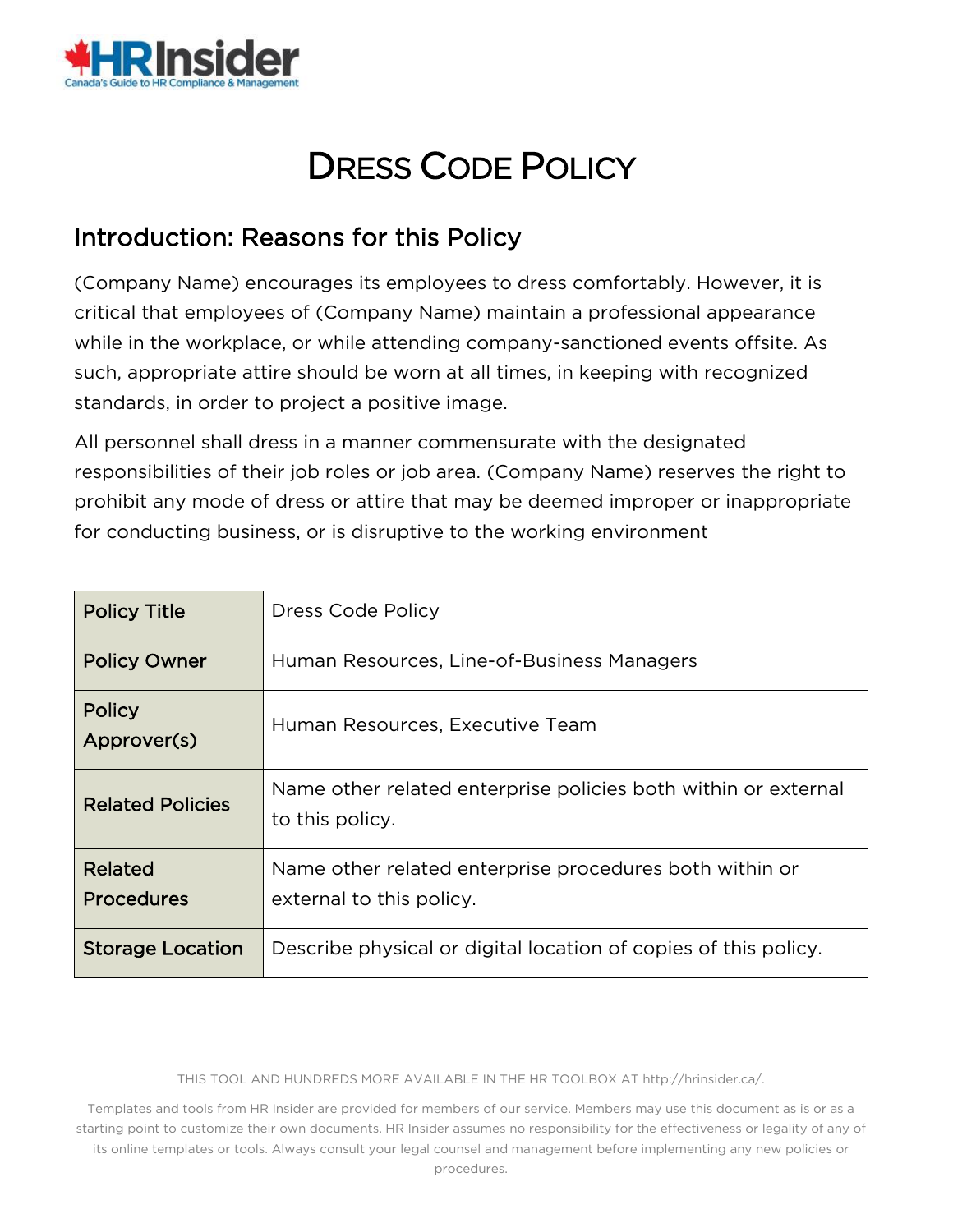

| <b>Effective Date</b> | List the date that this policy went into effect.                                  |  |  |
|-----------------------|-----------------------------------------------------------------------------------|--|--|
|                       | Next Review Date   List the date that this policy must undergo review and update. |  |  |

THIS TOOL AND HUNDREDS MORE AVAILABLE IN THE HR TOOLBOX AT http://hrinsider.ca/.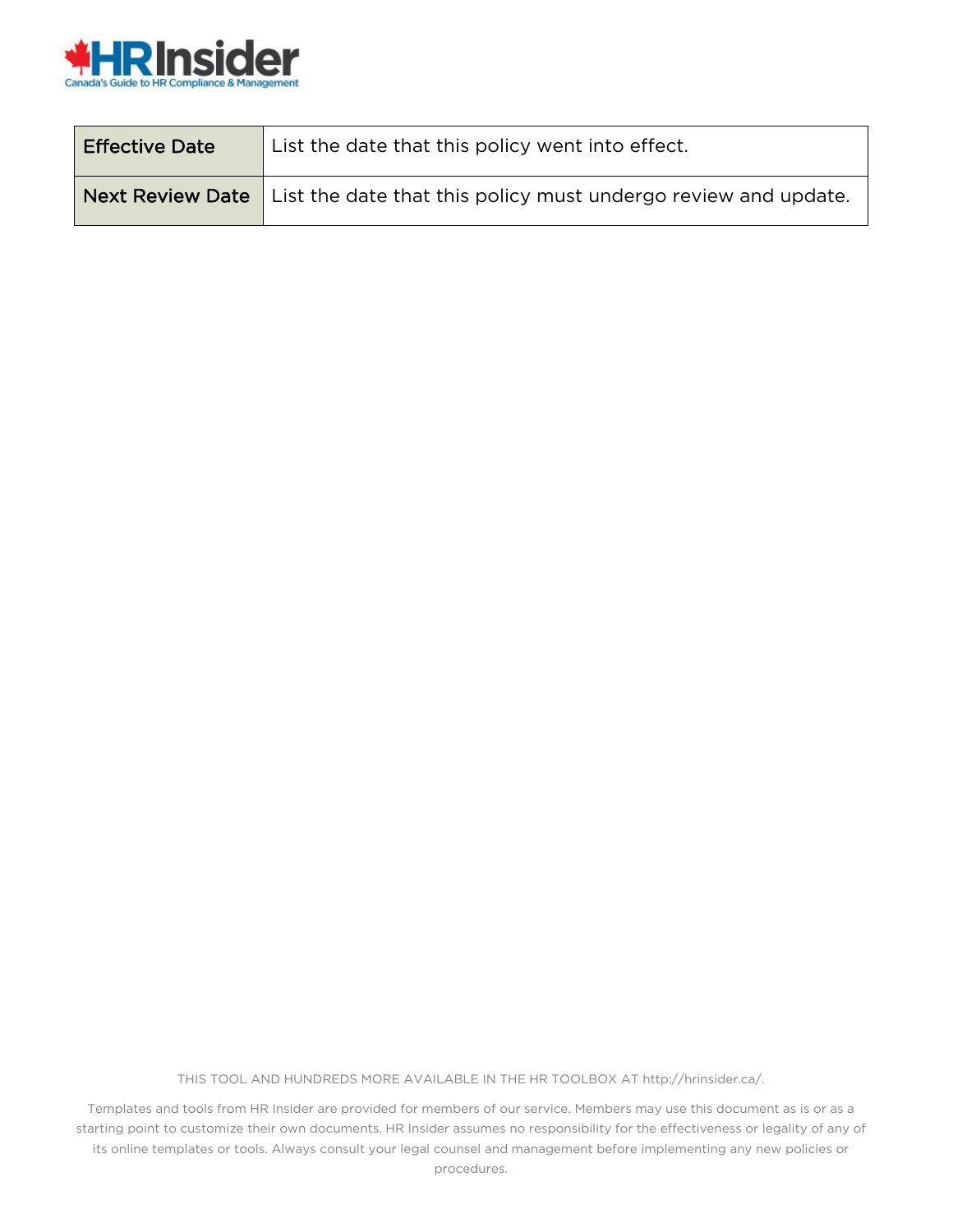

# **Guidelines**

The Company strives for professionalism in every aspect of its business. One very visible area is the personal appearance of all associates. Neatness, cleanliness and good personal health habits are very important to the success of the Company. The impressions created by these factors all serve to create our image. If associates have questions as to what is appropriate or not, they are encouraged to consult with their supervisor or HR Services.

Associates are expected to demonstrate good taste and judgment in wearing business-appropriate clothing.

Associates who appear for work inappropriately dressed will be sent home and directed to return to work in proper attire. Under such circumstances, associates will not be compensated for the time away from work.

Each supervisor and manager is responsible for monitoring the dress code, and it is every associate's responsibility to follow and abide by it.

### *Office Dress Code*

Male workers are generally expected to wear slacks or dress pants with either a dress or sport shirt. A tie is not mandatory, but is recommended. It is acceptable to wear a dress or sport shirt without a tie.

Female workers are generally expected to wear dresses, skirts (no shorter than 3" above knee), slacks, dress pants and shirt, or a jacket/vest-coordinated suit. Please refrain from wearing any skirts, dresses, slacks, or pants that are tight fitting.

For employees who interact with clients and customers, even if only on an occasional basis or via the telephone, these workers must dress in business casual attire.

THIS TOOL AND HUNDREDS MORE AVAILABLE IN THE HR TOOLBOX AT http://hrinsider.ca/.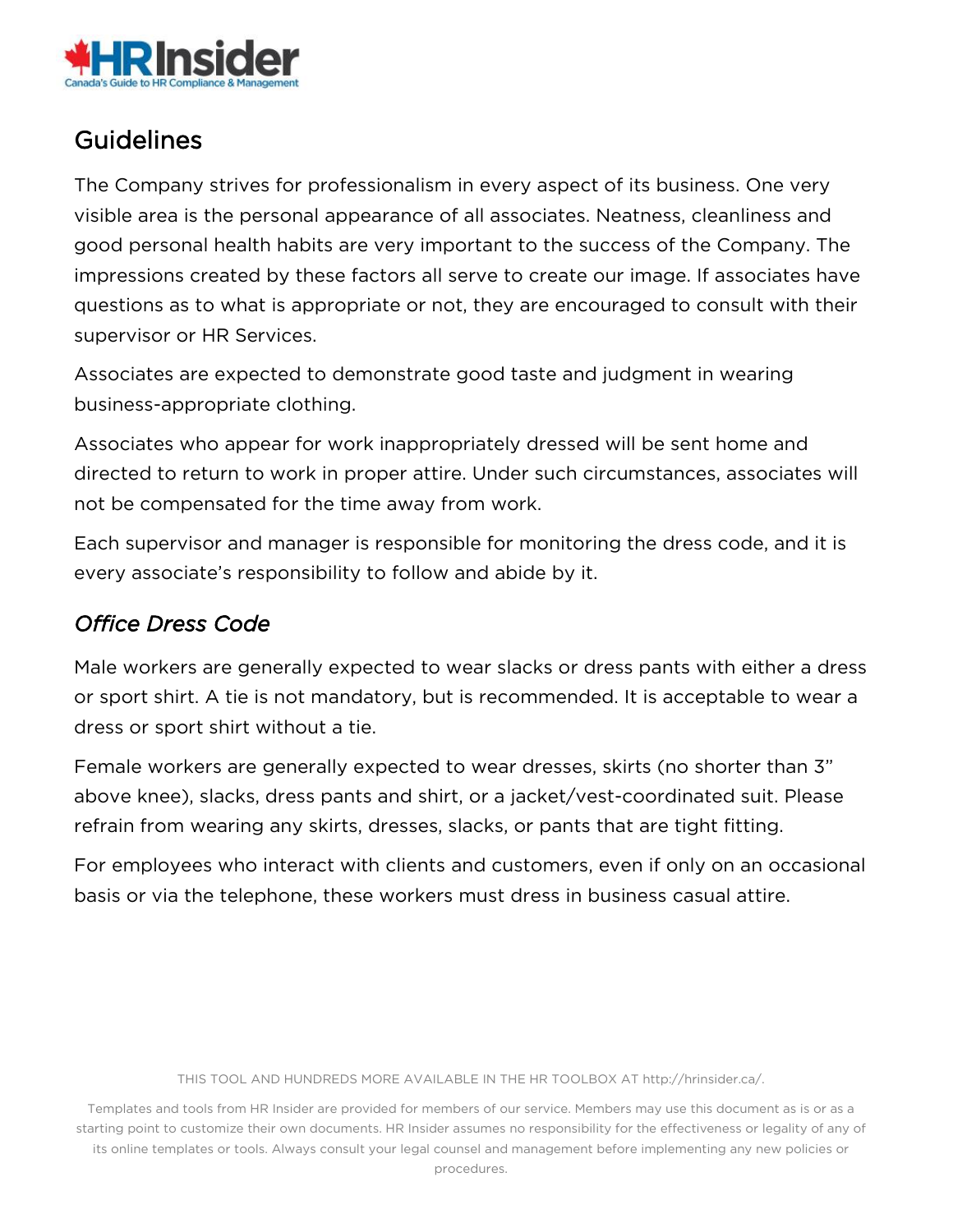

#### Inappropriate Attire

The following items are in addition to the items listed in the anytime inappropriate attire list below:

- T-shirts, tank tops, sweat shirts
- Tennis or athletic shoes
- Jeans with holes or tears

#### Management Attire

Management may require a more specific dress code as appropriate.

#### *Manufacturing Environment*

Guidelines for Manufacturing Maintenance, Facilities and Distribution are listed below.

- 1. Full-length jeans/slacks and an appropriate work-shirt are required. T-shirts with advertising/pictures/ designs must be in good taste. Distribution management has the discretion to allow associates in Distribution to wear shorts and will communicate their guidelines.
- 2. Sportswear/athletic wear is not allowed.
- 3. For safety reasons, loose clothing should not be worn.
	- Sweatshirts/sweaters/etc., tied around the waist or neck or with hoods or drawstrings are not allowed.
	- Shirts that have tails must be worn tucked in.
- 4. Hair that extends past ear lobes must be tied back and up if possible or be secured under a hair net if department management deems it to be a hazard.
- 5. Watches and post/stud earrings may be worn. Other jewelry is not allowed (e.g., necklaces, bracelets, hoop earrings or facial jewelry).

THIS TOOL AND HUNDREDS MORE AVAILABLE IN THE HR TOOLBOX AT http://hrinsider.ca/.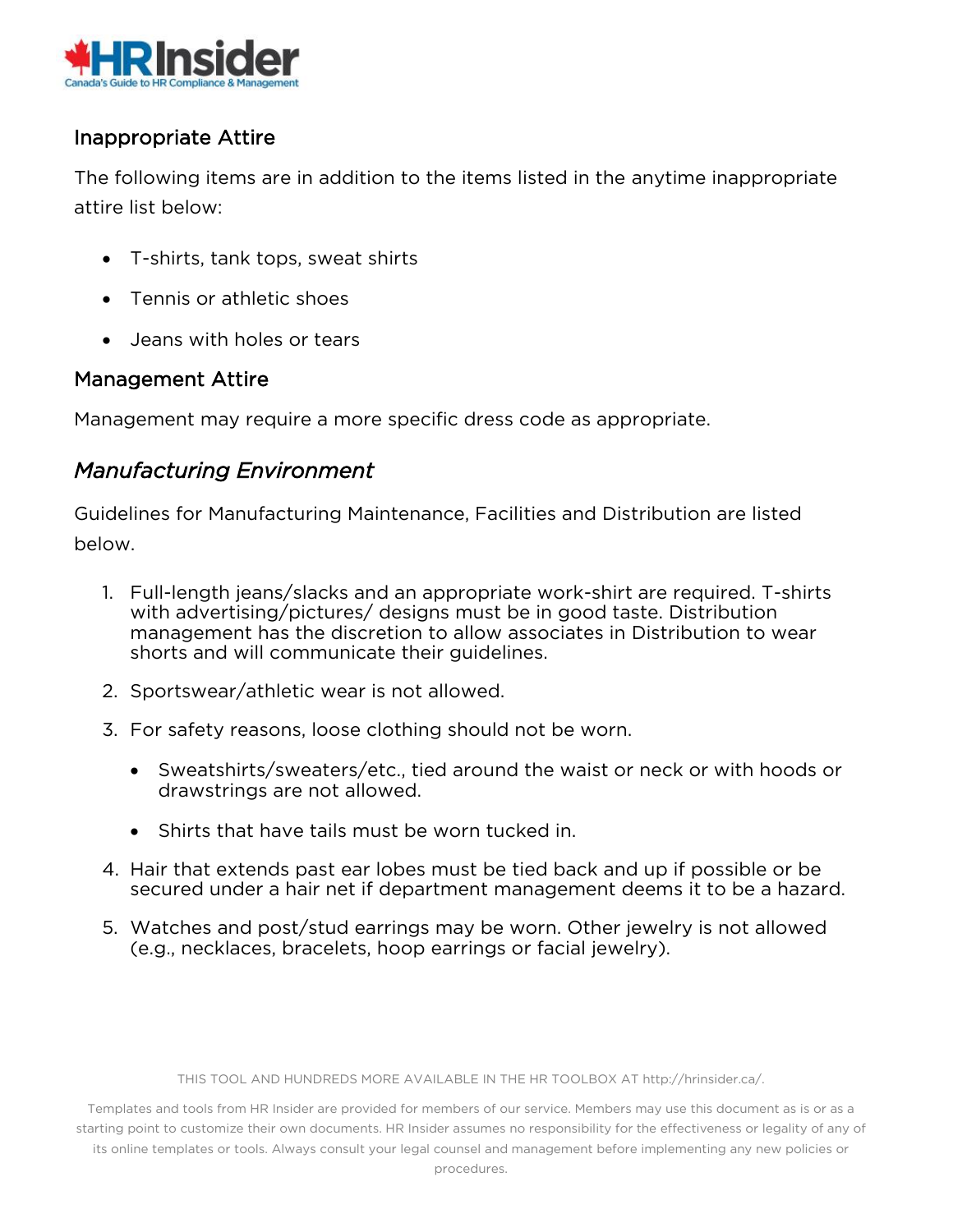

- Associates who are unable to remove rings, or who chose not to, are required to securely tape the rings to the fingers with Company-supplied tape.
- Manufacturing Maintenance and Facilities associates who may work on or near exposed, energized parts must use non-conductive tape.

#### *Inappropriate Attire (Anytime)*

- Tank/tube/halter/midriff/spaghetti strap or any other revealing tops/dresses
- Undershirt-type T-shirts
- Athletic sportswear (sports jerseys, or any items worn to play sports, etc.)
- Bib overalls
- Leggings and pants that are tight and form-fitting (unless worn with a skirt or dress)
- Sweat pants and jogging/wind suits or pajama pants
- Shorts of any length
- Mini or short skirts/jumpers/split skirts/dresses shorter than 3" above the knee
- Caps/hats
- Clothing with inappropriate logos, crude slogans, tacky pictures or are in poor taste
- Clothing that is too revealing, tight, short, baggy or oversized
- Any clothing items which are torn, stained or in poor condition
- Beach type sandals (including flip-flops) and slippers
- Crocs type footwear
- Extreme hairstyles, clothing and/or jewelry which does not present a businesslike appearance

THIS TOOL AND HUNDREDS MORE AVAILABLE IN THE HR TOOLBOX AT http://hrinsider.ca/.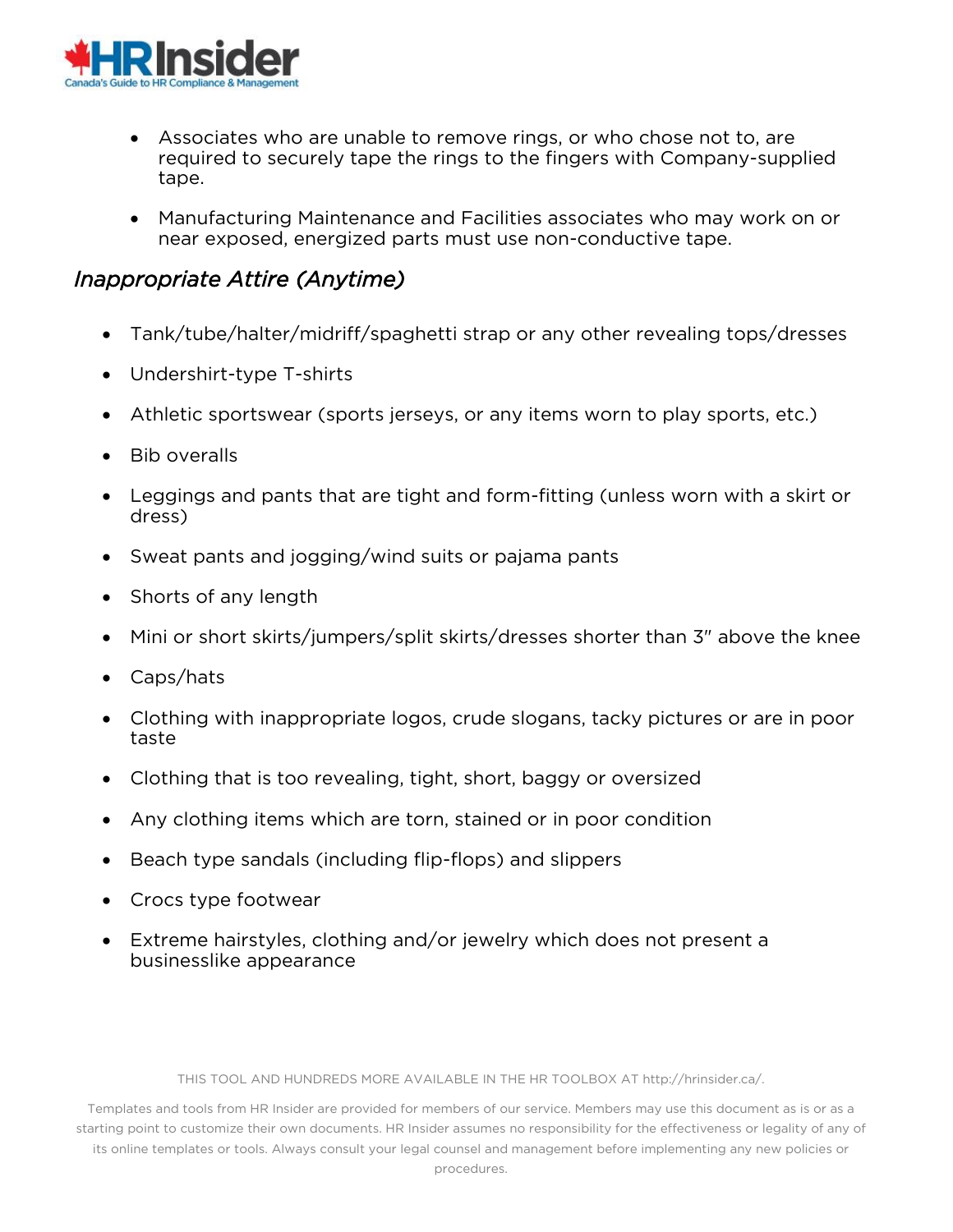

- Visible body piercings or art (i.e., facial and tongue piercings) other than pierced ears (moderate in number)
- Excessive cologne/perfume
- See-through, sheer, or mesh garments.
- Crop pants whose length is above the ankle.
- Mini-skirts or dresses more than 3" above knee length.
- Athletic shoes, running shoes, or tennis shoes.
- Beach sandals, flip-flops, or thongs.
- Hiking boots or military style boots.
- Baseball caps.
- Skin-tight or form fitting pants, dresses, or skirts.
- Any clothing that is worn, torn, frayed, or has visible patches or holes.
- Bare feet.
- Bathing suits.
- Any clothing that exposes the midriff.
- Halter tops or bra tops.
- Any undergarments worn as outer garments.

#### *Personal Grooming*

Men's hair should be off the shoulder and neatly groomed. Beards, mustaches, and goatees are allowed, but they must be neatly groomed. If wearing face PPE, facial hair is not permitted. All male employees are expected to meet this standard. Women's hair is to be neatly groomed also.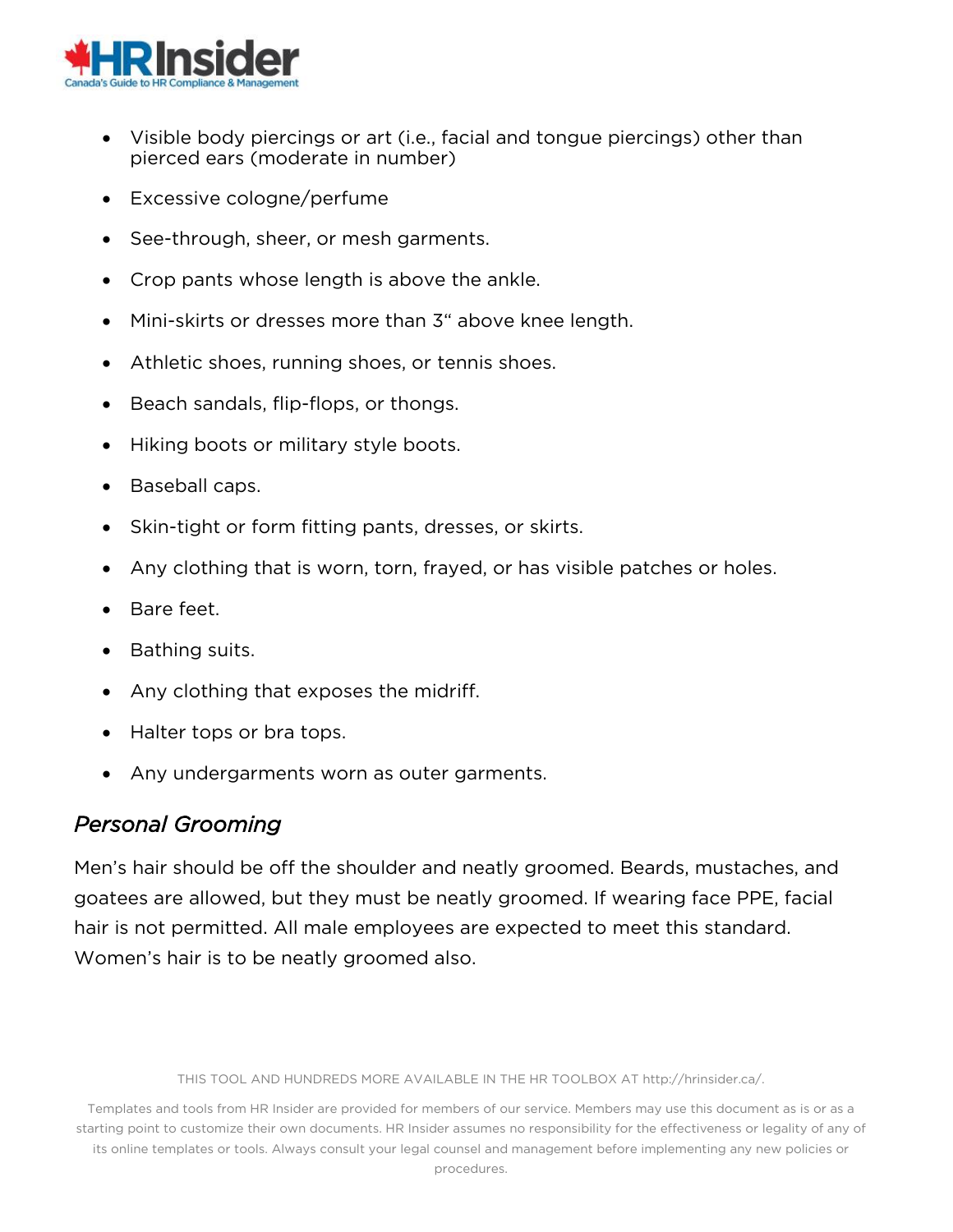

All employees are expected to adhere to commonly accepted standards of personal hygiene and cleanliness.

#### Hygiene

(Company Name) employees are expected to meet hygiene requirements during regular business hours for the duration of their employment.

- Maintain personal cleanliness by bathing daily.
- Oral hygiene (brushing of teeth) required.
- Use deodorant / anti-perspirant to minimize body odors.
- No heavily scented perfumes, colognes and lotions. These can cause allergic reactions, migraines and respiratory difficulty for some employees.
- Clean and trimmed fingernails (1/4 inch long or less).
- Wash hands after eating, or using the restrooms.

#### *Tattoos and Body Piercing*

Employees with tattoos must cover them at all times while at work or companysanctioned events. Body piercings, except for women's earrings, must be removed prior to coming in to work or attending company-sanctioned events.

#### *Exceptions to Dress Code*

1. Dress exceptions for those visiting the plant areas.

- Individuals wearing ties or scarves who do not stay in designated walk areas and who enter areas having equipment are required to place their ties/scarves inside shirts/blouses.
- Hair that extends past ear lobes must be tied back and up if possible or be secured under a hair net if department management deems it to be a hazard.

#### 2. Information Systems

THIS TOOL AND HUNDREDS MORE AVAILABLE IN THE HR TOOLBOX AT http://hrinsider.ca/.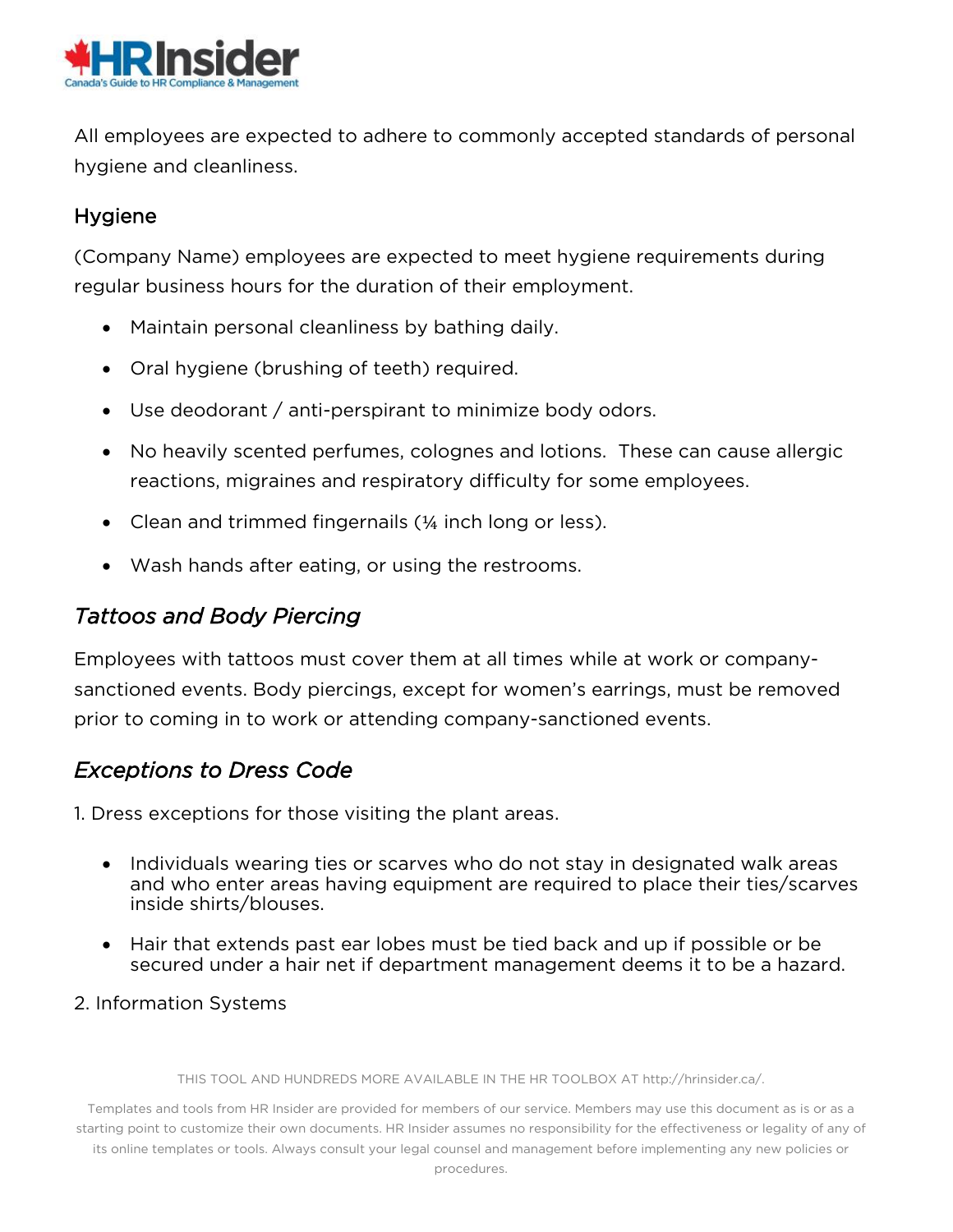

- Computer technicians may wear jeans with Company uniform shirts (t-shirts are not permitted) and are required to wear safety shoes.
- Computer operations staff within Information Systems may follow the plant safety dress code guidelines or the office casual dress code guidelines.
- 3. Religion, Disability or Ethnicity

The Company will make reasonable accommodations for all personal appearance regulations directly related to an associate's religion, ethnicity or disability.

#### *Dress Code Violations*

(Company Name) understands that some violations of the Employee Dress Code may be beyond an employee's control (e.g. loss of home or belongings due to fire, etc.). Violations and corrective actions will be addressed on a case-by-case basis. However, the following rules shall apply in most situations:

- 1. First offence: The employee shall be warned by his or her supervisor and informed that further violations will escalate. A copy of the report shall be noted in the employee's performance report.
- 2. Second offence: The employee shall be referred to Human Resources. A written report of the outcome of the second warning shall be placed in the employee's personnel file, along with an attached copy of the first offence.
- 3. Third offence: Human Resources shall determine punitive actions, if warranted. These actions may include suspension of the employee's duties until he or she agrees to adhere to the Employee Dress Code.

THIS TOOL AND HUNDREDS MORE AVAILABLE IN THE HR TOOLBOX AT http://hrinsider.ca/.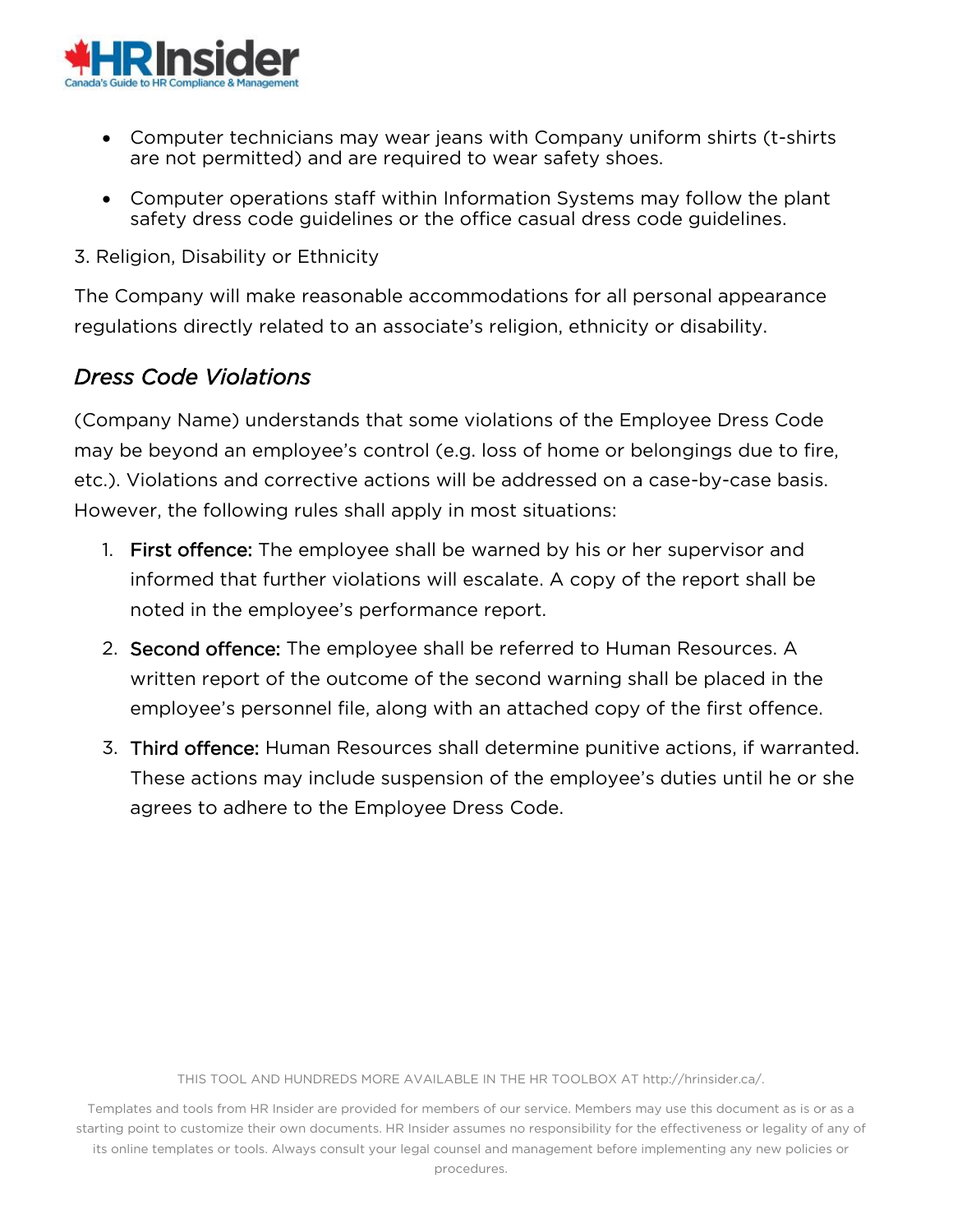

I hereby affirm that I have read and fully understand the above statements.

\_\_\_\_\_\_\_\_\_\_\_\_\_\_\_\_\_\_\_\_\_\_\_\_\_\_\_\_\_\_\_\_\_\_\_\_\_\_\_\_\_\_\_\_\_\_\_\_\_\_\_

\_\_\_\_\_\_\_\_\_\_\_\_\_\_\_\_\_\_\_\_\_\_\_\_\_\_\_\_\_\_\_\_\_\_\_\_\_

Employee Signature

Date

THIS TOOL AND HUNDREDS MORE AVAILABLE IN THE HR TOOLBOX AT http://hrinsider.ca/.